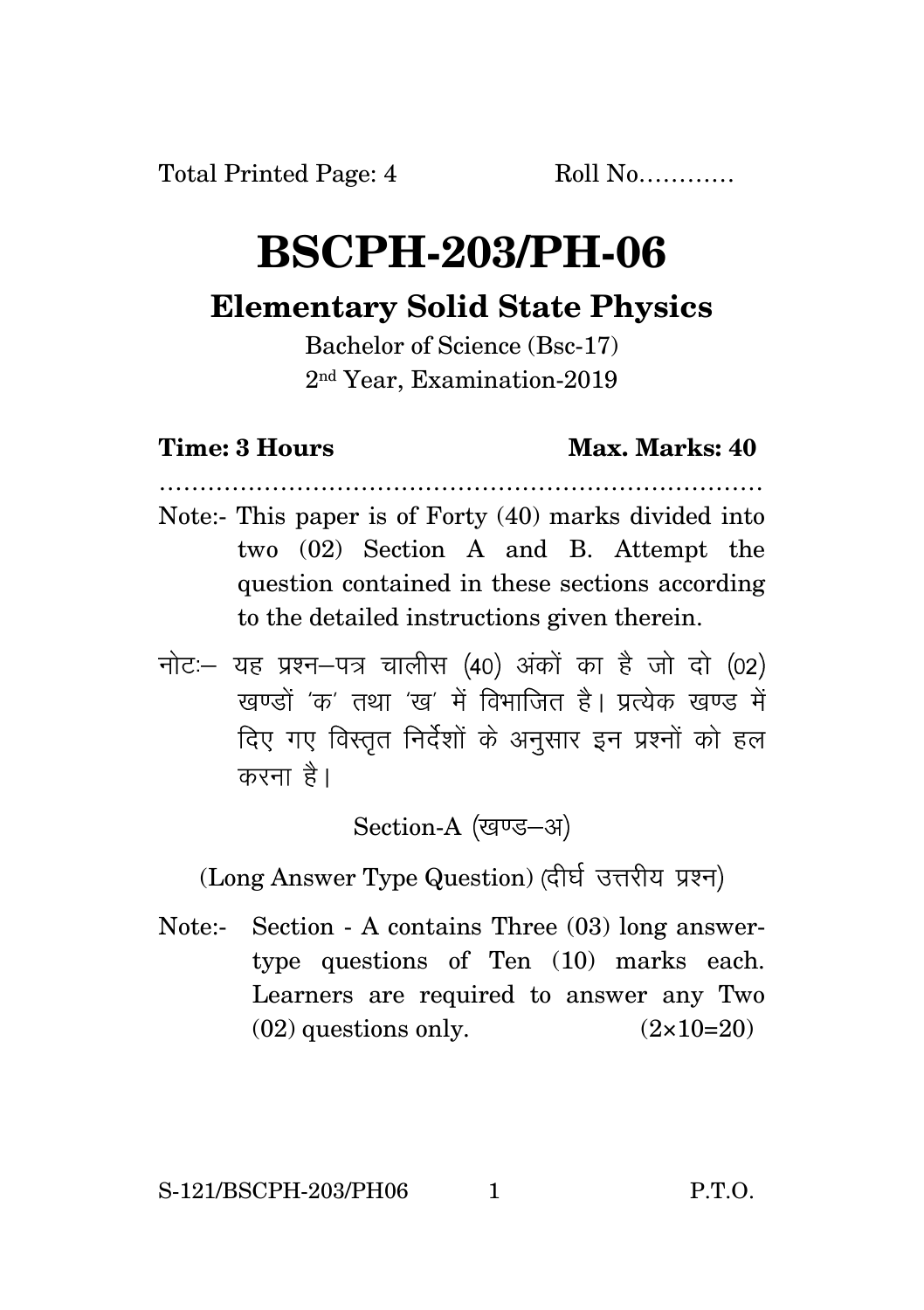- नोट:- खण्ड 'क' में तीन (03) दीर्घ उत्तरीय प्रश्न दिये गये हैं। प्रत्येक प्रश्न के लिए दस (10) अंक निर्धारित हैं। शिक्षार्थियों को इनमें से केवल दो (02) प्रश्नों के उत्तर देने हैं।
- 1. What is reciprocal lattice system? Find out the diffraction condition in reciprocal lattice system.

व्युत्क्रम जालक निकाय क्या है? व्युत्क्रम जालक निकाय में विवर्तन प्रतिबंध पाप्त कीजिये।

2. Define phonon and give its characteristics. Obtain the phonon dispersion relation for diatomic linier chain.

> फोनान को पारिभाषित कीजिये तथा उसके अमिलाक्षारिक गणों का वर्णन कीजिये, दविपरमाणक रेखीय श्रृंखला के लिए परिक्षेपण सम्बन्ध व्युत्पन्न कीज़िये।

3. Obtain the Fermi level of intrinsic semiconductor. Also find conductivity and mobility. नैज अर्धचालक का फर्मी स्तर ज्ञात कीजिये। तथा नैज अर्धचालक की चालकता तथा गतिशीलता भी प्राप्त

कीजिये।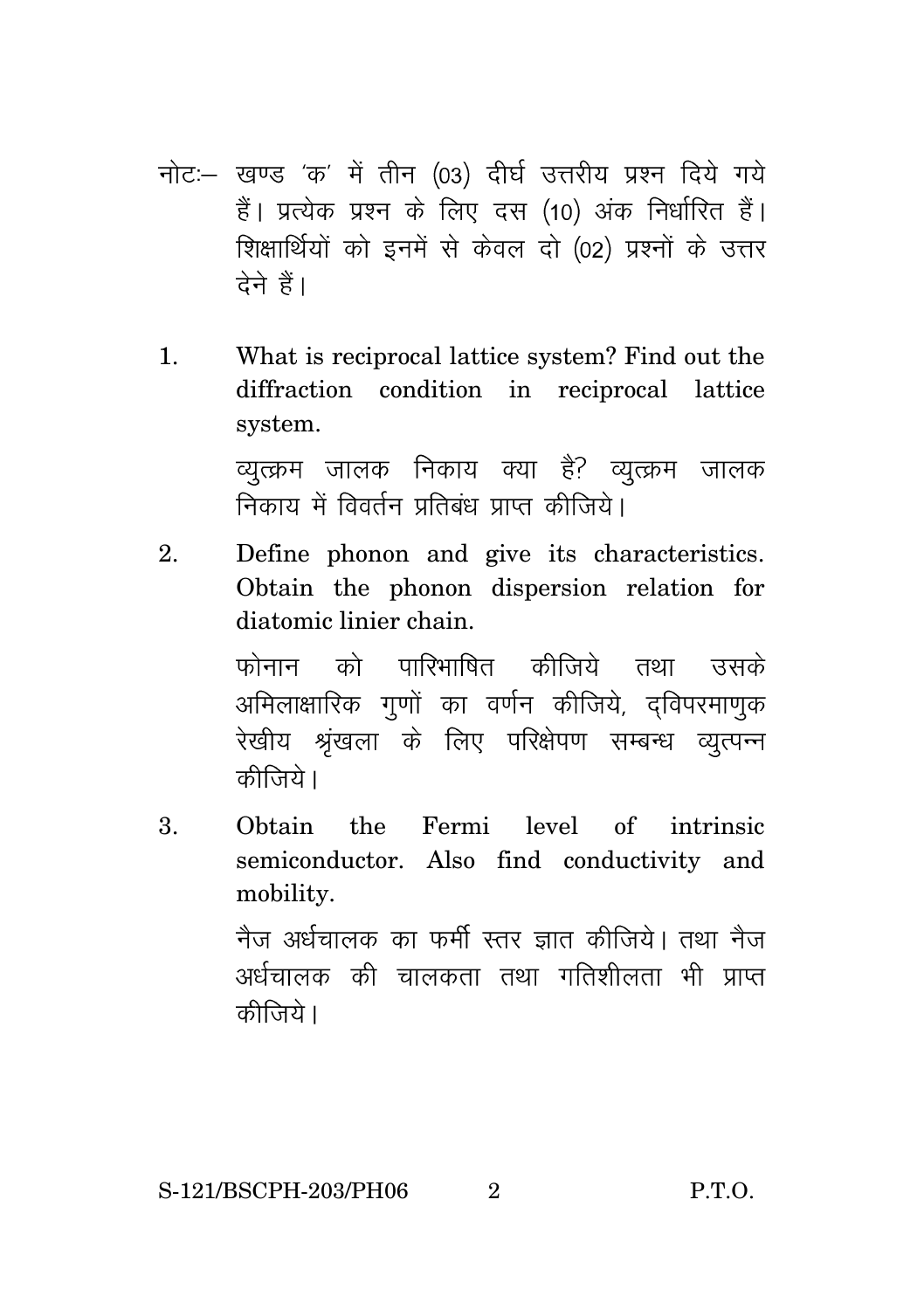Section-B (खण्ड-ख)

(Short Answer Type Question) (लघु उत्तरीय प्रश्न)

- Note:- Section-B contains six (06) short answer type questions of five (05) marks each. Learners are required to answer any four (04) questions only.  $(5 \times 4=20)$
- नोट :- खण्ड 'ख' में छः (06) लघु उत्तरीय प्रश्न दिये गये हैं। प्रत्येक प्रश्न के लिए पाँच (05) अंक निर्धारित हैं। शिक्षार्थियों को इनमें से केवल चार (04) प्रश्नों के उत्तर देने हैं।
- 1. What is Brillouin zones? Find out the Brillouin zone of sc, bcc and fcc lattice.

ब्रिलुवा चित्र क्या है? सरल घनीय (sc), अंत केन्द्रित  $(bcc)$  तथा फलक (fcc) केन्द्रित घनीय संरचना क लिए बिलूवा क्षेत्र प्राप्त कीजिये।

2. Crystal structure of copper is face centered. The lattice constant of crystal is 3.6 Å. Find out the radius of its atoms.

> ताबे की संरचना फलक केन्द्रित है. ताबे के लिए जालक नियतांक 3.6 Å है, इसके परमाणू की त्रिज्या ज्ञात कीजिये

3. Explain the force between the atoms in solids.ठोस पदार्थों में परमाणुओं के मध्य लगने वाले बलों की व्याख्या कीजिये।